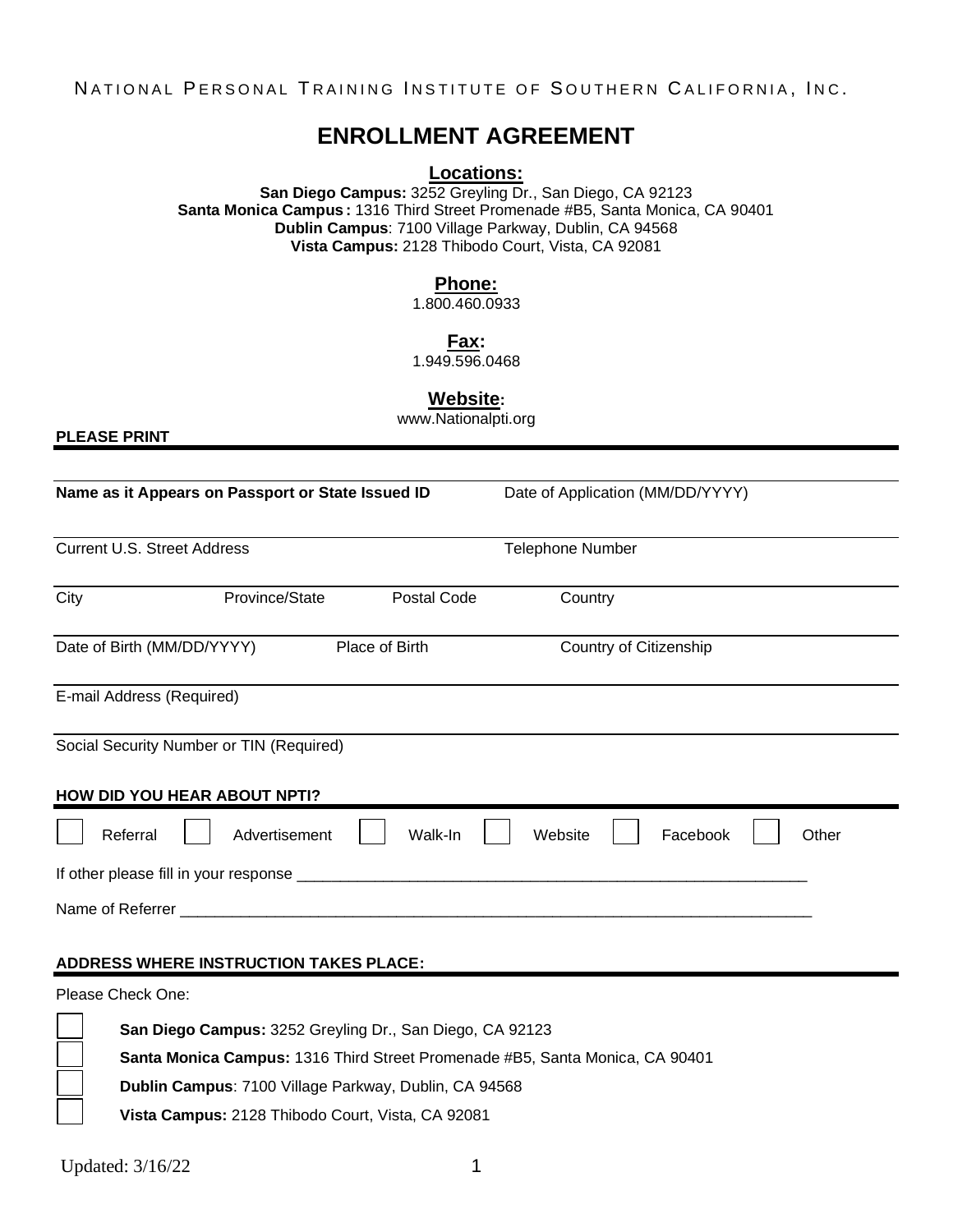### **Program:**

Please Check One:

Personal Training Program

Yoga Teacher Training Program

### **IMPORTANT DATES**

|                                    | (Contract Start Date) | (Contract End Date) |
|------------------------------------|-----------------------|---------------------|
| This enrollment agreement covers*: |                       | to                  |
| Date to Cancel or Withdraw:        | (MM/DD/YYYY)          |                     |
| <b>Scheduled Completion Date:</b>  | (MM/DD/YYYY)          |                     |
| Program Start Date:                | (MM/DD/YYYY)          |                     |

\*The maximum timeframe this enrollment agreement will cover is equal to 1.5x the program length in accordance with Satisfactory Academic Progress requirements.

#### **Basic Program Information:**

| <b>Personal Training Program</b> |                 |  |
|----------------------------------|-----------------|--|
| <b>Clock</b><br>Hours:           | 500 Clock Hours |  |
| Program<br>Length:               | 6 months        |  |

| Yoga Teacher Training Program |                 |  |  |
|-------------------------------|-----------------|--|--|
| <b>Clock</b>                  | 500 Clock Hours |  |  |
| Hours:                        |                 |  |  |
| Program<br>Length:            | 6 months        |  |  |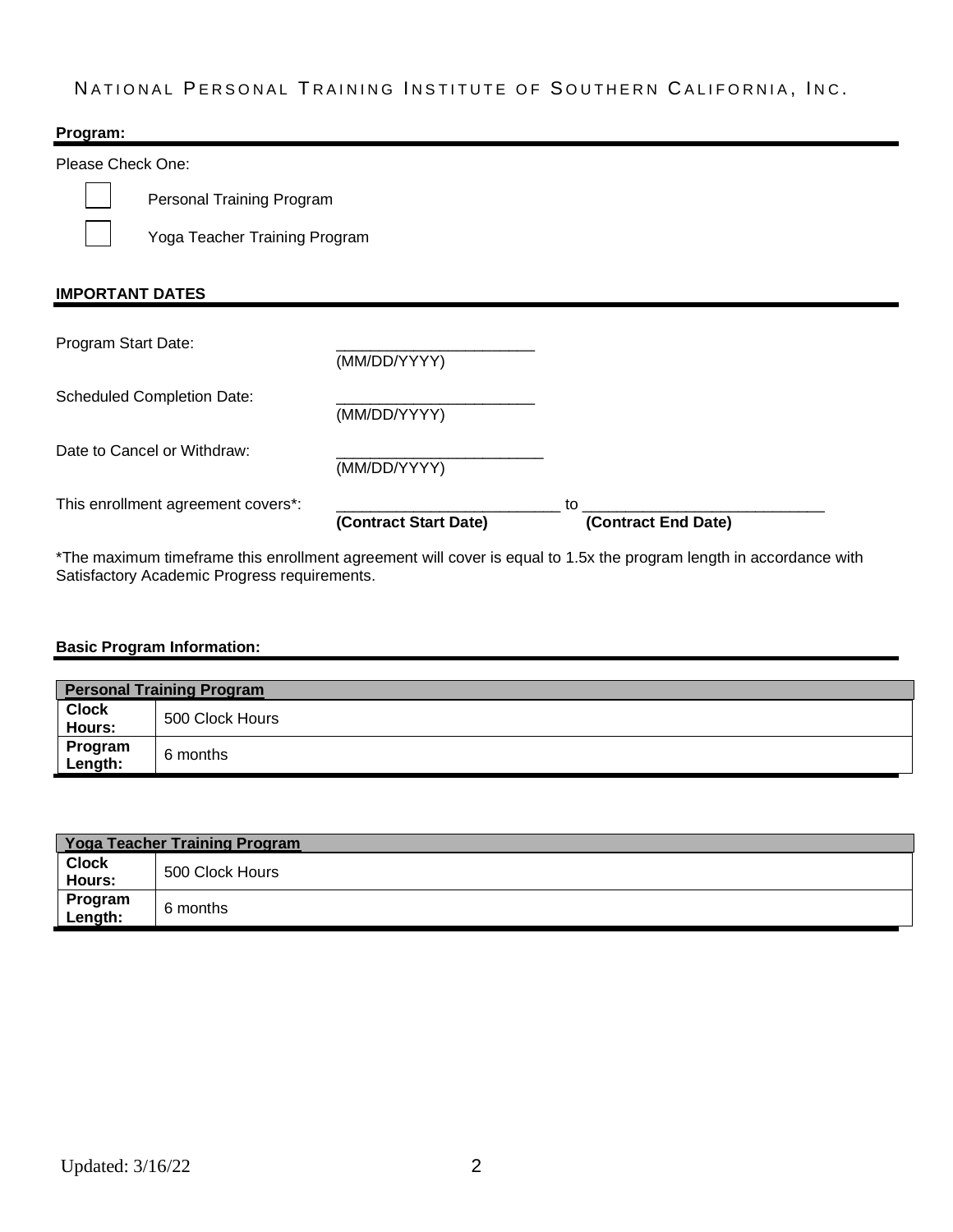## **TUITION AND FEES ASSOCIATED WITH PROGRAMS**

### **Administrative Fees Associated With Each Program**

|                      | <b>Personal Training Program</b> | <b>Yoga Teacher Training Program</b> |
|----------------------|----------------------------------|--------------------------------------|
| <b>Total Tuition</b> | \$7,382.50                       | \$7,382.50                           |
| <b>Student</b>       |                                  |                                      |
| <b>Tuition</b>       | $$17.50*$                        | $$17.50*$                            |
| <b>Recovery</b>      |                                  |                                      |
| <b>Fee Fund</b>      |                                  |                                      |
| (Non-                |                                  |                                      |
| Refundable)          |                                  |                                      |
| <b>Registration</b>  | \$10.00                          | \$10.00                              |
| Fee                  |                                  |                                      |
| (Non-                |                                  |                                      |
| Refundable)          |                                  |                                      |
| <b>NASM</b>          | \$50.00                          | \$50.00                              |
| Textbook /           |                                  |                                      |
| <b>Materials</b>     |                                  |                                      |
| <b>Estimated</b>     | \$7,460.00                       | \$7,460.00                           |
| <b>Total for</b>     |                                  |                                      |
| <b>Entire</b>        |                                  |                                      |
| Program-             |                                  |                                      |
| minimum              |                                  |                                      |
| <b>Estimated</b>     | \$7,460.00                       | \$7,460.00                           |
| <b>Total for</b>     |                                  |                                      |
| <b>Entire</b>        |                                  |                                      |
| Program-             |                                  |                                      |
| maximum              |                                  |                                      |

\*Not eligible to be paid by Title 38 benefits

**5 CCR §76215(a)** You must pay the state-imposed assessment for the Student Tuition Recovery Fund (STRF) if all of the following applies to you: 1. You are a student in an educational program, who is a California resident, or are enrolled in a residency program, and prepay all of part of your tuition either by cash, guaranteed student loans, or personal loans, and 2. Your total charges are not paid by any third-party payer such as an employer, government program or other payer unless you have a separate agreement to repay the third party. You are not eligible for protection from the STRF and you are not required to pay the STRF assessment if either of the following applies: 1. You are not a California resident, or are not enrolled in a residency program, or 2. Your total charges are paid by a third party, such as an employer, government program or other payer, and you have no separate agreement to repay the third party.

**5 CCR §76215(b):** The State of California established the Student Tuition Recovery Fund (STRF) to relieve or mitigate economic loss suffered by a student in an educational program at a qualifying institution, who is or was a California resident while enrolled, or was enrolled in a residency program, if the student enrolled in the institution, prepaid tuition, and suffered an economic loss. Unless relieved of the obligation to do so, you must pay the state-imposed assessment for the STRF, or it must be paid on your behalf, if you are a student in an educational program, who is a California resident, or are enrolled in a residency program, and prepay all or part of your tuition. You are not eligible for protection from the STRF and you are not required to pay the STRF assessment, if you are not a California resident, or are not enrolled in a residency program." (b) In addition to the statement required under subdivision (a) of this section, a qualifying institution shall include the following statement in its school catalog: "It is important that you keep copies of your enrollment agreement, financial aid documents, receipts, or any other information that documents the amount paid to the school. Questions regarding the STRF may be directed to the Bureau for Private Postsecondary Education, 1747 N. Market Blvd, Suite 225, Sacramento, CA 95834, (916) 431-6959 or (888) 370-7589. To be eligible for STRF, you must be a California resident or are enrolled in a residency program, prepaid tuition, paid or deemed to have paid the STRF assessment, and suffered an economic loss as a result of any of the following: 1. The institution, a location of the institution, or an educational program offered by the institution was closed or discontinued, and you did not choose to participate in a teach-out plan approved by the Bureau or did not complete a chosen teach-out plan approved by the Bureau. 2. You were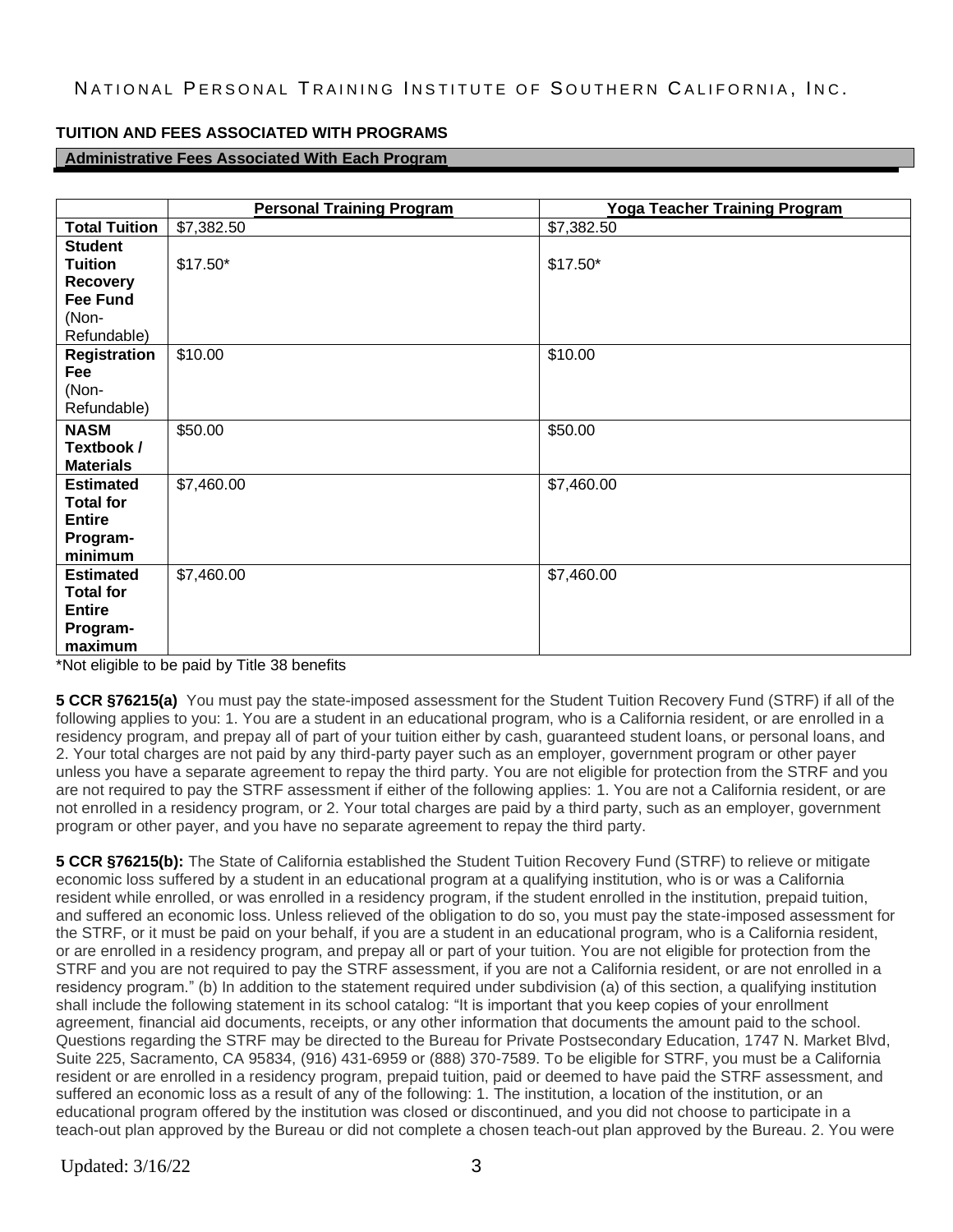enrolled at an institution or a location of the institution within the 120 day period before the closure of the institution or location of the institution, or were enrolled in an educational program within the 120 day period before the program was discontinued. 3. You were enrolled at an institution or a location of the institution more than 120 days before the closure of the institution or location of the institution, in an educational program offered by the institution as to which the Bureau determined there was a significant decline in the quality or value of the program more than 120 days before closure. 4. The institution has been ordered to pay a refund by the Bureau but has failed to do so. 5. The institution has failed to pay or reimburse loan proceeds under a federal student loan program as required by law, or has failed to pay or reimburse proceeds received by the institution in excess of tuition and other costs. 6. You have been awarded restitution, a refund, or other monetary award by an arbitrator or court, based on a violation of this chapter by an institution or representative of an institution, but have been unable to collect the award from the institution. 7. You sought legal counsel that resulted in the cancellation of one or more of your student loans and have an invoice for services rendered and evidence of the cancellation of the student loan or loans. To qualify for STRF reimbursement, the application must be received within four (4) years from the date of the action or event that made the student eligible for recovery from STRF. A student whose loan is revived by a loan holder or debt collector after a period of noncollection may, at any time, file a written application for recovery from STRF for the debt that would have otherwise been eligible for recovery. If it has been more than four (4) years since the action or event that made the student eligible, the student must have filed a written application for recovery within the original four (4) year period, unless the period has been extended by another act of law. However, no claim can be paid to any student without a social security number or a taxpayer identification number.

### **DISTANCE EDUCATION**

NPTI offers a distance education program where the instruction is not offered in real time. The institution shall comply with the following: 1) the institution shall transmit all lessons and materials to the student if the student has fully paid for the educational program and, after having received the first lesson and initial materials, requests in writing that all of the material be sent; 2) if an institution transmits the balance of the material as the student requests, the institution shall remain obligated to provide the other educational services it agreed to provide, but shall not be obligated to pay any refund after all of the lessons and materials are transmitted. (5 CCR §71716 (c)(1)(2))

NPTI offers a distance education program where the instruction is not offered in real time. NPTI shall transmit the first lesson and any materials to any student within seven (7) days after the institution accepts the student for admission. (5 CCR §71716(a)). Additionally, approximately seven (7) days will elapse between the institution's receipt of student lessons, projects, or dissertations and the intuition's mailing of its response or evaluation back to the student. (5 CCR §71810(b)(11))

#### **STUDENT LOANS**

The National Personal Training Institute is not eligible to participate in the Title IV Federal Student Aid program

If the student obtains a loan to pay for an educational program, the student will have the responsibility to repay the full amount of the loan plus interest, less the amount of any refund. **Ed. Code §94911 (f)**

If the student is eligible for a loan guaranteed by the federal or state government and the student defaults on the loan, both of the following may occur:

(1) The federal or state government or a loan guarantee agency may take action against the student, including applying any income tax refund to which the person is entitled to reduce the balance owed on the loan. (2) The student may not be eligible for any other federal student financial aid at another institution or other government assistance until the loan is repaid. **Ed. Code §94911 (g)(1)(2)**

**NOTICE:** YOU MAY ASSERT AGAINST THE HOLDER OF THE PROMISSORY NOTE YOU SIGNED IN ORDER TO FINANCE THE COST OF THE EDUCATIONAL PROGRAM ALL OF THE CLAIMS AND DEFENSES THAT YOU COULD ASSERT AGAINST THIS INSTITUTION, UP TO THE AMOUNT YOU HAVE ALREADY PAID UNDER THE PROMISSORY NOTE.

For any amount not covered by loans, NPTI provides payment plan options to students as detailed below.

Updated:  $3/16/22$  4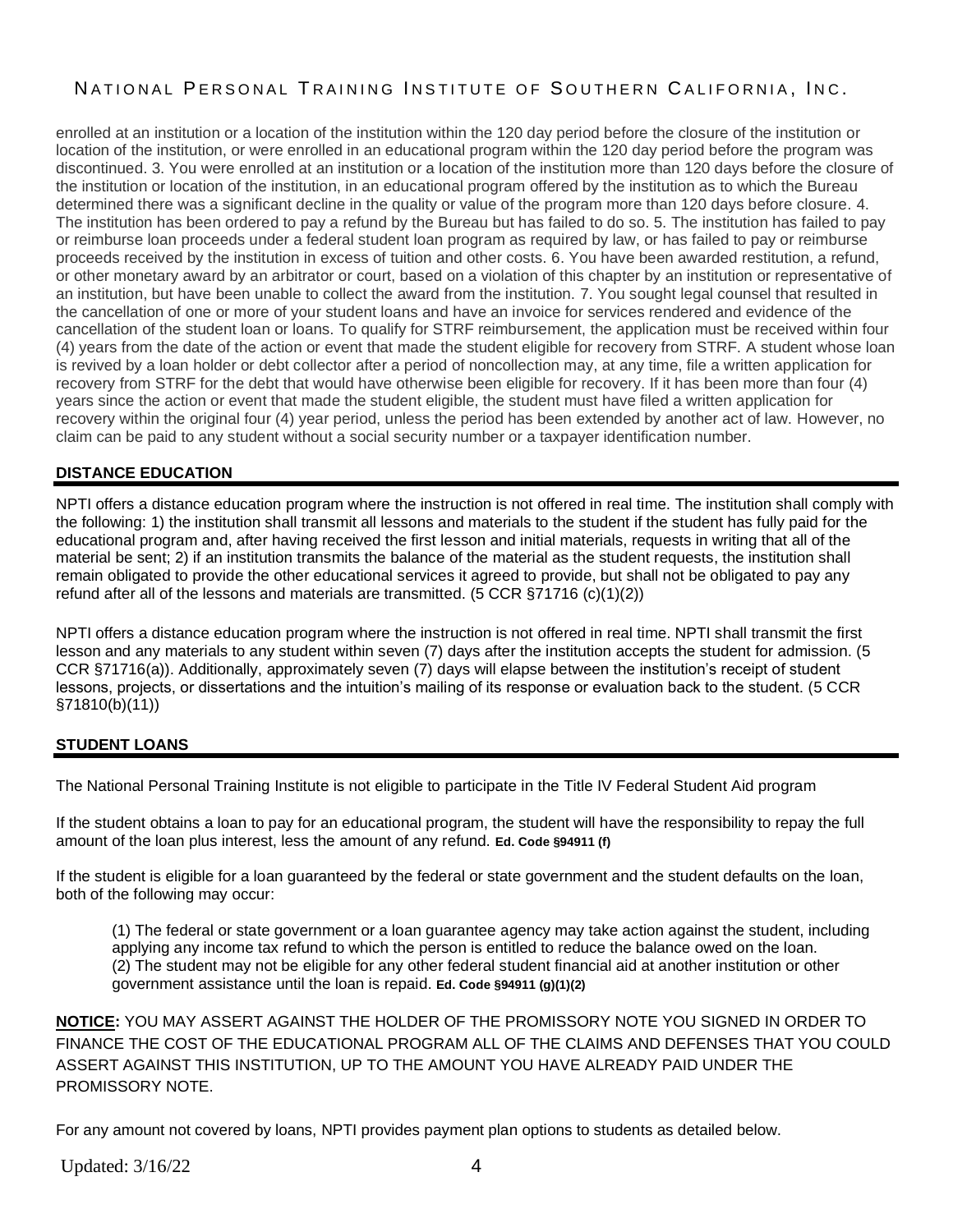### **STUDENT'S RIGHT TO CANCEL**

The student has the right to cancel the enrollment agreement and obtain a refund of charges paid through attendance at the first-class session or the seventh  $(7<sup>th</sup>)$  day after enrollment, whichever is later. If warranted, monies will be refunded per the Refund Policy outlined below.

The student must exercise his or her right to cancel or withdraw by the following date:  $\frac{1}{2}$ 

Students must notify the director in writing of their intention to cancel or withdraw from the program. Notification must be sent to:

National Personal Training Institute Attention: Julie McCallson 5319 University Drive Suite 305 Irvine, CA 92612

If the student has received federal student financial aid funds, the student is entitled to a refund of moneys not paid from federal student financial aid program funds.

#### **STUDENT'S REFUND POLICY**

Students must notify the director in writing of their intention to withdraw from the program. A notice of cancellation shall be in writing, and a withdrawal may be effectuated by the student's written notice or by the student's conduct, including, but not necessarily limited to, a student's lack of attendance. This institution shall refund 100 percent of the amount paid for institutional charges, less application fee of \$10, if notice of cancellation is made through attendance at the first class session, or the seventh (7<sup>th</sup>) class day after enrollment, whichever is later. No refunds after 45 days of class start date.

NPTI has and maintains a policy for the refund of the unused portion of tuition, fees and other charges in the event the veteran or eligible person fails to enter the course or withdraws or is discontinued there at anytime prior to completion. The amount charged to the veteran or eligible person for tuition, fees and other charges does not exceed the approximate pro rate portions of the total charges for tuition, fees and other charges and that the length of the completed portion of the course should bear to its total length. The maximum non refunded registration fee is \$10.00. The remaining balance will be prorated accordingly. The institution shall pay or credit refunds within 45 days of a student's cancellation or withdrawal.

Refunds will be paid according to the following formula: *A non-refundable registration fee of \$10.00 is deducted from the total amount paid for the course. The remaining amount is then divided by the total number of hours in the course. This amount constitutes the "per hour" charge for the course. Finally, the number of incomplete hours in the course is multiplied by the "per hour" charge. The remaining amount is the refund that is owed to you.* 

#### **NOTICE CONCERNING TRANSFERABILITY OF CREDITS AND CREDENTIALS EARNED AT OUR INSTITUTION**

The transferability of credits you earn at National Personal Training Institution of Southern California, Inc. is at the complete discretion of an institution to which you may seek to transfer. Acceptance of the certificate you earn in Personal Training Program and/or Yoga Teacher Training Program is also at the complete discretion of the institution to which you may seek to transfer. If the certificate that you earn at this institution are not accepted at the institution to which you seek to transfer, you may be required to repeat some or all of your coursework at that institution. For this reason you should make certain that your attendance at this institution will meet your educational goals. This may include contacting an institution to which you may seek to transfer after attending National Personal Training Institution of Southern California, Inc. to determine if your certificate will transfer."

#### **STUDENT TUITION RECOVERY FUND**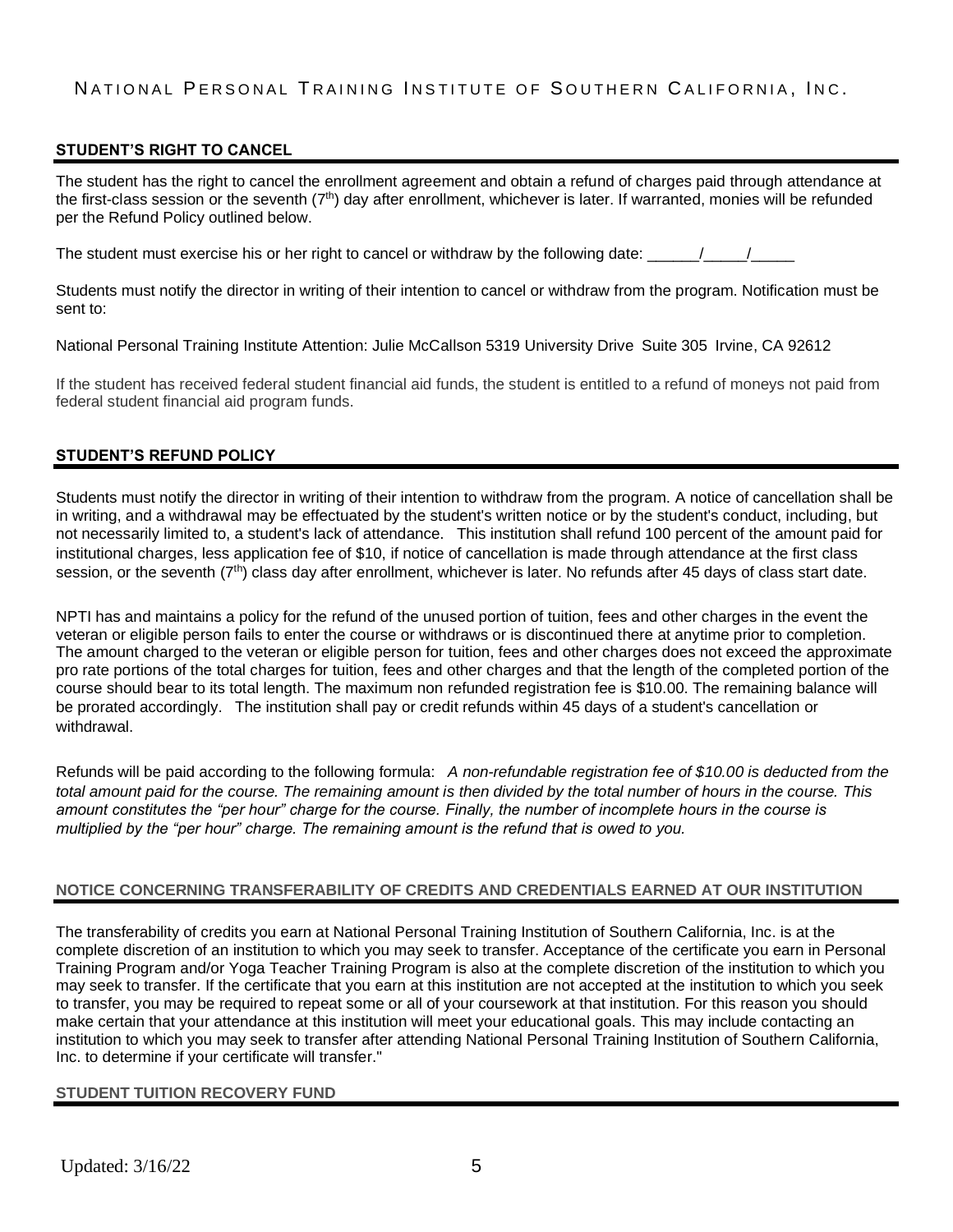The State of California created the Student Tuition Recovery Fund (STRF) to relieve or mitigate economic losses suffered students who are California residents, or are enrolled in a residency program attending certain schools regulated by the Bureau for Private Postsecondary and Vocational Education.

You may be eligible for STRF if you are a California resident or are enrolled in a residency program, prepaid tuition, paid the STRF assessment, and suffered an economic loss as a result of any of the following:

1. The school closed before the course of instruction was completed.

2. The school's failure to pay refunds or charges on behalf of a student to a third party for license fees or any other purpose, or to provide equipment or materials for which a charge was collected within 180 days before the closure of the school.

3. The school's failure to pay or reimburse loan proceeds under a federally guaranteed student loan program as required by law or to pay or reimburse proceeds received by the school prior to closure in excess of tuition and other costs.

4. There was a material failure to comply with the Act or this Division within 30 days before the school closed or, if the material failure began earlier than 30 days prior to closure, the period determined by the Bureau.

5. An inability after diligent efforts to prosecute, prove, and collect on a judgment against the institution for a violation of the Act.

You must pay the state-imposed assessment for the Student Tuition Recovery Fund (STRF) if all of the following applies to you:

1. You are a student, who is a California resident, or are enrolled in a residency program, and prepay all or part of your tuition either by cash, guaranteed student loans, or personal loans, and

2. Your total charges are not paid by any third-party payer such as an employer, government program or other payer unless you have a separate agreement to repay the third party.

You are not eligible for protection from the STRF and you are not required to pay the STRF assessment, if either of the following applies:

1. You are not a California resident, or are not enrolled in a residency program, or

2. Your total charges are paid by a third party, such as an employer, government program or other payer, and you have no separate agreement to repay the third party."

Questions regarding the STRF may be directed to the Bureau for Private Postsecondary Education, P.O. Box 980818, West Sacramento, CA 95798-0818, www.bppe.ca.gov, 1-800-370-7589.

#### **\_\_\_\_\_\_\_\_\_\_\_\_ Student Initials**

#### **ACCEPTANCE OF ENROLLMENT AGREEMENT**

I acknowledge that I am obligated to pay for the program of instruction selected, and for all other services and materials furnished or made available by the school, including any charges made by the school for books and supplies, and any other fees and expenses that I incur upon enrollment. I understand that I will not be able to graduate or receive my diploma prior to full payment of all fees and charges. If the payment plan extends beyond the program completion date, I agree that I am obligated to pay all fees and charges documented on the Fees and Charges page of this agreement, subject to the refund policy which is also documented in this agreement.

Any questions a student may have regarding this enrollment agreement that have not been satisfactorily answered by the institution may be directed to the Bureau for Private Postsecondary Education at 1747 N. Market Blvd, Suite 225, Sacramento, CA 95834, www.bppe.ca.gov, phone: (916) 431-6959, fax: (916) 263-1897.

A student or any member of the public may file a complaint about this institution with the Bureau for Private Postsecondary Education by calling (888) 370-7589 or by completing a complaint form, which can be obtained on the bureau's Internet Web site www.bppe.ca.gov.

Prior to signing this enrollment agreement, you must be given a catalog or brochure and a School Performance Fact Sheet, which you are encouraged to review prior to signing this agreement. These documents contain important policies and performance data for this institution. This institution is required to have you sign and date the information included in the